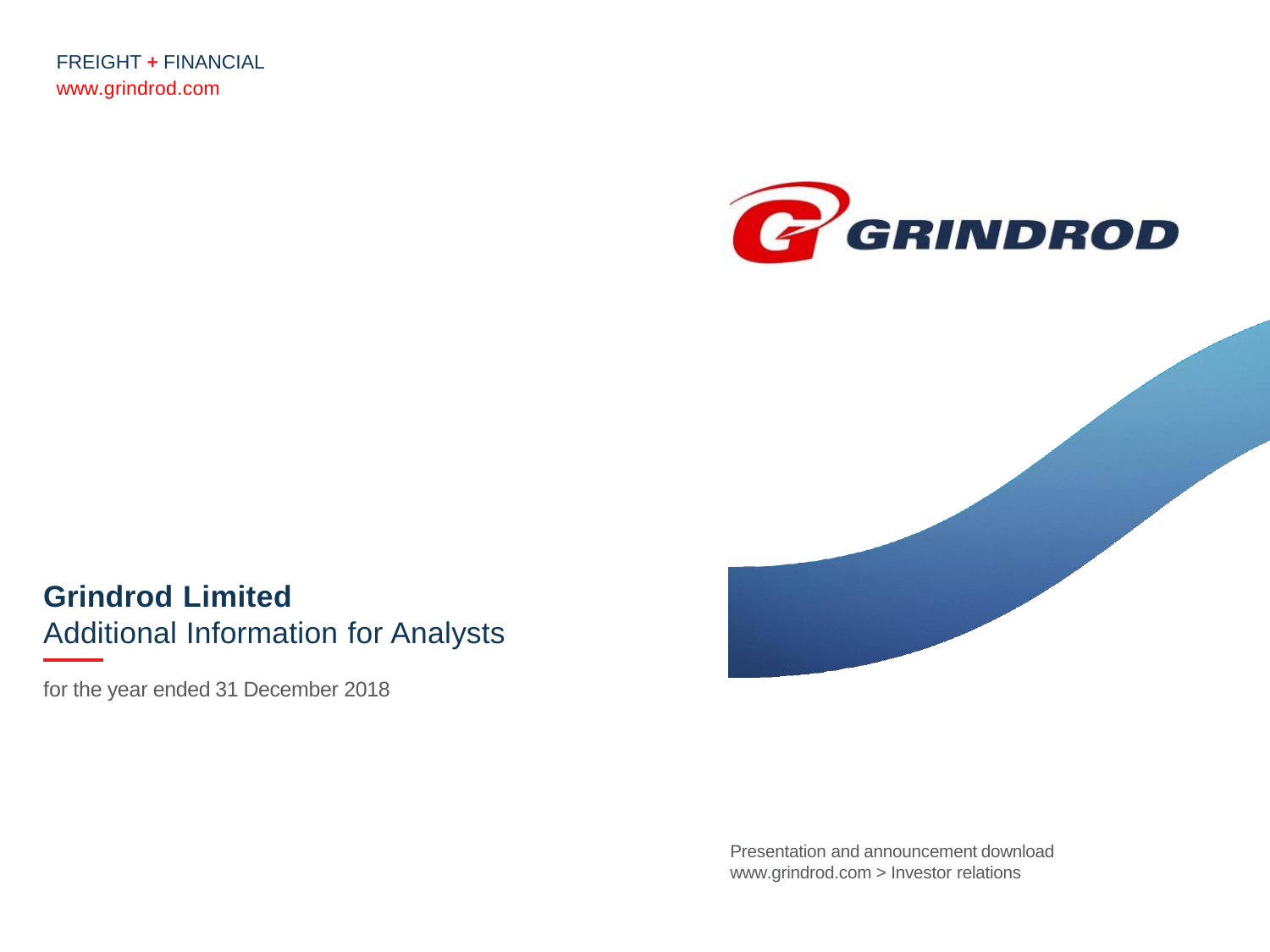B

**Grindrod Limited**

|                                                                             | 2018<br>Audited<br>31 December<br>R000 | 31 December<br>Audited<br>R000<br>2017 |
|-----------------------------------------------------------------------------|----------------------------------------|----------------------------------------|
|                                                                             |                                        | Restated*                              |
| Port and Terminals<br>Revenue                                               | 922859                                 | 863939                                 |
| Logistics                                                                   | 2687031                                | 2 307 907                              |
| Marine Fuel and Agricultural Logistics                                      | 20 444 417                             | 17 585 797                             |
| Financial Services                                                          | 536 563                                | 467039                                 |
| Group                                                                       | 64472                                  | 51214                                  |
|                                                                             | 24 655 342                             | (18216474)<br>21 275 896               |
| Segmental adjustments**                                                     | (21 231 808)                           |                                        |
| Port and Terminals                                                          | (458022)                               | (444 044)                              |
| Marine Fuel and Agricultural Logistics<br>Logistics                         | (329 369)<br>(2044447)                 | (186633)<br>(17585797)                 |
|                                                                             |                                        |                                        |
|                                                                             | 3423534                                | 3 059 422                              |
| Earnings/(loss) before interest, taxation, depreciation<br>and amortisation |                                        |                                        |
| Port and Terminals                                                          | 251 208                                | 281763                                 |
| Logistics                                                                   | 499 281                                | 307 445                                |
| Marine Fuel and Agricultural Logistics                                      | 89692                                  | 65061                                  |
| Financial Services                                                          | 395624                                 | 362952                                 |
| Group                                                                       | (58119)                                | (73524)                                |
|                                                                             | 1177686                                | 943697                                 |
| Segmental adjustments**                                                     | 292)<br>(532)                          | (321716)                               |
| Port and Terminals                                                          | (190759)                               | (212466)                               |
| Logistics                                                                   | (251841)                               | (44 189)                               |
| Marine Fuel and Agricultural Logistics                                      | (89692)                                | (65061                                 |
|                                                                             | 645394                                 | 621981                                 |
| Operating profit/(loss) before interest and taxation                        |                                        |                                        |
| Port and Terminals                                                          | 159438                                 | 193263                                 |
| Logistics                                                                   | 325613                                 | 165351                                 |
| Marine Fuel and Agricultural Logistics                                      | 80528                                  | 50740                                  |
| Financial Services                                                          | 390 261                                | 357707                                 |
| Group                                                                       | (100 776)                              | (123, 460)                             |
|                                                                             | 855064                                 | 643 601                                |
| Segmental adjustments**                                                     | (402947)                               | (217464)                               |
| Port and Terminals                                                          | (118211)                               | (145054)                               |
| Logistics                                                                   | (204 208)                              | (21670)                                |
| Marine Fuel and Agricultural Logistics                                      | (80528)                                | (5077)                                 |
|                                                                             | 452 117                                | 426 137                                |
| Share of associate companies' profit/(loss) after taxation                  |                                        |                                        |
| Port and Terminals                                                          | 62361                                  | 53820                                  |
| Logistics                                                                   | 1331                                   | (10130)                                |
| Marine Fuel and Agricultural Logistics                                      | 122641                                 | 55093                                  |
| Group                                                                       |                                        | 257                                    |
|                                                                             | 186333                                 | 99040                                  |
| Segmental adjustments**                                                     | 385)<br>(55)                           | (38559)                                |
| Port and Terminals<br>Logistics                                             | (55385)                                | (48249)<br>9690                        |
|                                                                             |                                        |                                        |
|                                                                             | 130948                                 | 60481                                  |
| Profit attributable to ordinary shareholders                                |                                        |                                        |
| Port and Terminals                                                          | 145565                                 | 165 684                                |
| Logistics                                                                   | 160805                                 | 216750                                 |
| Financial Services                                                          | 209647                                 | 188958                                 |
| Marine Fuel and Agricultural Logistics                                      | 148689                                 | 57 777                                 |
| Group                                                                       | 138 705<br>803 411                     | 17106<br>646 275                       |
| Segmental adjustments**                                                     |                                        |                                        |
|                                                                             | 803411                                 | 646275                                 |
|                                                                             |                                        |                                        |

## Management Segmental Analysis for Continuing Operations

\*\* For segment reporting, investments in joint ventures are accounted for using proportionate consolidation where an effective share of<br>the group's ownership is applied to each line item above. In the consolidated annual Reporting Standards (IFRS) presentation), investments in joiunt venture are equity accounted. Segmental adjustments relates to effects \*\* For segment reporting, investments in joint ventures are accounted for using proportionate consolidation where an effective share of the group's ownership is applied to each line item above. In the consolidated annual financial statements (International Financial of proportionate consolidation to reconcile to IFRS presentation.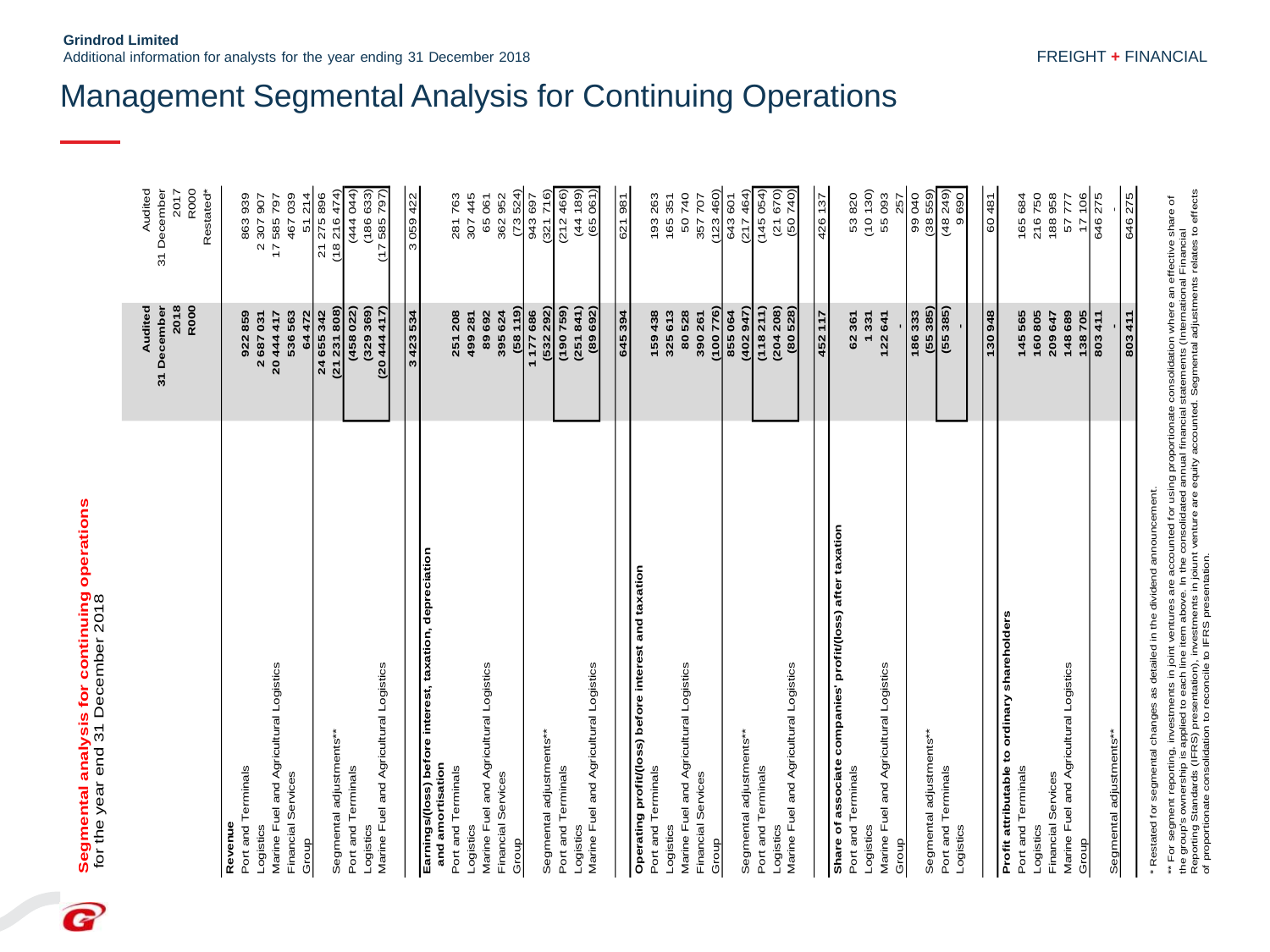#### AS AT 31 DECEMBER 2018

Q

| <b>R000</b>                                   | <b>PORT</b><br><b>AND</b><br><b>TERMINALS</b> | <b>LOGISTICS</b> | <b>MARINE FUEL</b><br><b>AND AGRI</b><br><b>LOGISTICS</b> | <b>FINANCIAL</b><br><b>SERVICES</b> | <b>GROUP</b> | <b>TOTAL</b><br><b>CONTINUING</b><br><b>OPERATIONS</b> | DIS-<br><b>CONTINUED</b><br><b>OPERATIONS</b> | <b>TOTAL</b><br><b>GROUP</b> |
|-----------------------------------------------|-----------------------------------------------|------------------|-----------------------------------------------------------|-------------------------------------|--------------|--------------------------------------------------------|-----------------------------------------------|------------------------------|
| Fixed assets and<br>Investment property       | 1 175 614                                     | 989 922          | 36 545                                                    | 182 848                             | 602 254      | 2 987 183                                              |                                               | 2 987 183                    |
| Intangible assets                             | 435 085                                       | 689 659          | 103727                                                    | $\blacksquare$                      | 24 993       | 1 253 464                                              |                                               | 1 253 464                    |
| Investments and<br>other non-current<br>asset | 661894                                        | 43 039           | 900 692                                                   | 1 415 173                           | 556 049      | 3 576 847                                              |                                               | 3 576 847                    |
| Advances to bank<br>customers                 |                                               |                  | $\sim$                                                    | 7780943                             |              | 7 780 943                                              | $\blacksquare$                                | 7780943                      |
| <b>Current assets</b>                         | 230 084                                       | 1 389 636        | 2 612 284                                                 | 2876014                             | 1866890      | 8 974 908                                              | (194985)                                      | 8779923                      |
| Non-current assets<br>held for sale           |                                               | 146 949          |                                                           |                                     |              | 146 949                                                | 500 014                                       | 646 963                      |
| Cash and cash<br>equivalent                   | 632 864                                       | 682 235          | $\sim$                                                    | 2 2 3 7 9 1                         | 595 350      | 4 149 240                                              | 54 675                                        | 4 203 915                    |
| <b>TOTAL ASSETS</b>                           | 3 135 541                                     | 3 941 440        | 3 653 248                                                 | 14 493 769                          | 3 645 536    | 28 869 534                                             | 359 704                                       | 29 229 238                   |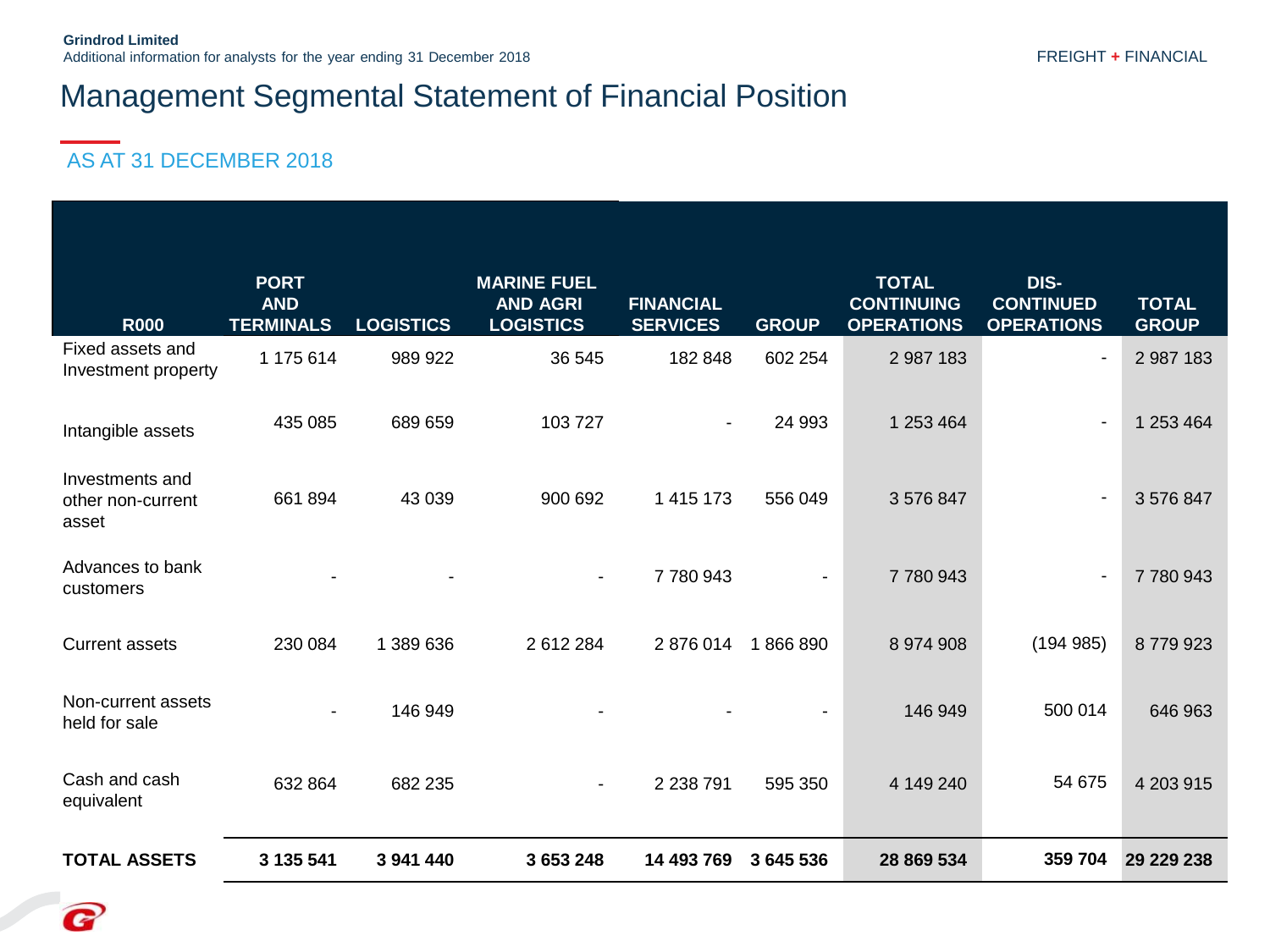| <b>R000</b>                                                | <b>PORT</b><br><b>AND</b><br><b>TERMINALS</b> | <b>LOGISTICS</b> | <b>MARINE</b><br><b>FUEL</b><br><b>AND AGRI</b><br><b>LOGISTICS</b> | <b>FINANCIAL</b><br><b>SERVICES</b> | <b>GROUP</b> | <b>TOTAL</b><br><b>CONTINUING</b><br><b>OPERATIONS</b> | DIS-<br><b>CONTINUED</b><br><b>OPERATIONS</b> | <b>TOTAL</b><br><b>GROUP</b> |
|------------------------------------------------------------|-----------------------------------------------|------------------|---------------------------------------------------------------------|-------------------------------------|--------------|--------------------------------------------------------|-----------------------------------------------|------------------------------|
| Equity                                                     | 2 512 691                                     | 2 237 202        | 1 412 430                                                           | 1 228 743                           | 1891853      | 9 282 919                                              | (404388)                                      | 8 878 531                    |
| Preference share<br>capital<br>Non-controlling<br>interest | 26 869                                        | 16 4 21          | $\blacksquare$<br>$\overline{\phantom{a}}$                          | 750 000<br>44 555                   | (10000)      | 740 000<br>87 845                                      | 25                                            | 740 000<br>87 870            |
| Total interest-bearing<br>debt                             | 251 272                                       | 211 284          | 335 371                                                             | 1 560 768                           | 1 438 179    | 3796874                                                | 356 333                                       | 4 153 207                    |
| <b>Current liabilities</b>                                 | 267 416                                       | 1 239 489        | 1899892                                                             | 261 249                             | 268 073      | 3 936 119                                              | 135 402                                       | 4 0 71 5 71                  |
| Deposit from bank<br>customers                             |                                               |                  | $\overline{\phantom{a}}$                                            | 10 506 469                          | ٠            | 10 506 469                                             | $\blacksquare$                                | 10 506 469                   |
| Non-current liabilities                                    | 77 293                                        | 81 241           | 5 5 5 5                                                             | 141 985                             | 57 431       | 363 505                                                | $\blacksquare$                                | 363 505                      |
| Non-current liabilities<br>held for sale                   | ٠                                             | 155 803          |                                                                     |                                     |              | 155 803                                                | 272 332                                       | 428 135                      |
| <b>TOTAL EQUITY</b><br><b>AND LIABILITY</b>                | 3 3 1 5 5 4 1                                 | 3 941 440        | 3 653 248                                                           | 14 493 769                          | 3 645 536    | 28 869 534                                             | 359 704                                       | 29 229 238                   |

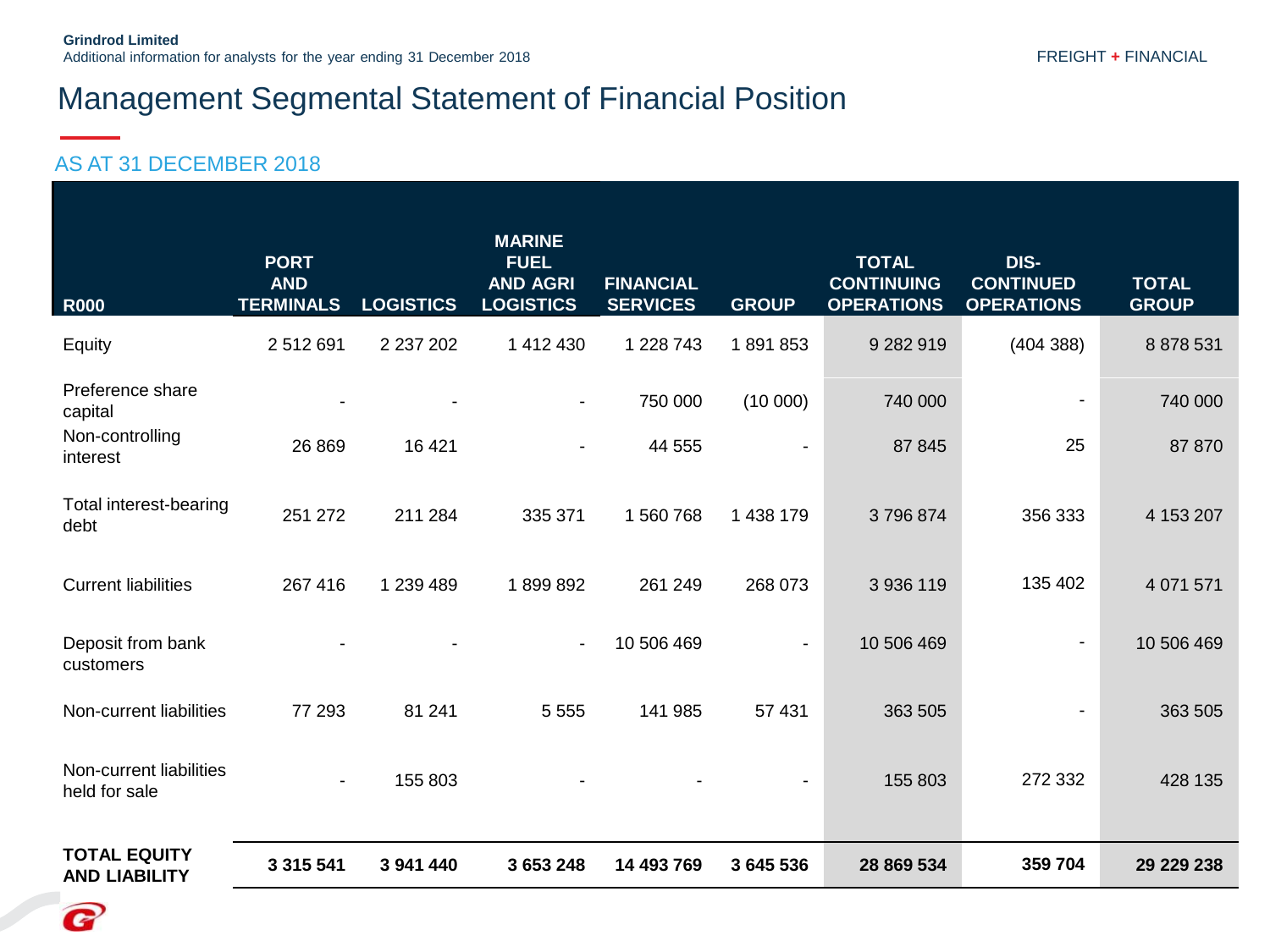#### AS AT 31 DECEMBER 2017

P

| <b>R000</b>                                   | <b>PORT</b><br><b>AND</b><br><b>TERMINALS</b> | <b>LOGISTICS</b> | <b>MARINE FUEL</b><br><b>AND AGRI</b><br><b>LOGISTICS</b> | <b>FINANCIAL</b><br><b>SERVICES</b> | <b>GROUP</b> | <b>TOTAL</b><br><b>CONTINUING</b><br><b>OPERATIONS</b> | DIS-<br><b>CONTINUED</b><br><b>OPERATIONS</b> | <b>TOTAL</b><br><b>GROUP</b> |
|-----------------------------------------------|-----------------------------------------------|------------------|-----------------------------------------------------------|-------------------------------------|--------------|--------------------------------------------------------|-----------------------------------------------|------------------------------|
| Fixed assets and<br>Investment property       | 1 085 887                                     | 817 437          | 45 684                                                    | 195 214                             | 624 785      | 2769007                                                |                                               | 2769007                      |
| Intangible assets                             | 395 240                                       | 705 634          | 90 969                                                    | $\blacksquare$                      | 33 150       | 1 2 2 4 9 9 3                                          |                                               | 1 2 2 4 9 9 3                |
| Investments and<br>other non-current<br>asset | 544 839                                       | 31 454           | 833 982                                                   | 1 284 992                           | 949 129      | 3 644 396                                              |                                               | 3 644 396                    |
| Advances to bank<br>customers                 |                                               |                  | $\blacksquare$                                            | 7 067 253                           |              | 7 067 253                                              |                                               | 7 067 253                    |
| <b>Current assets</b>                         | 290 842                                       | 1 082 215        | 2 062 930                                                 | 1 962 715                           | 1 396 866    | 6795568                                                | 148 582                                       | 6 944 150                    |
| Non-current assets<br>held for sale           |                                               |                  |                                                           |                                     |              |                                                        | 8 276 441                                     | 8 276 441                    |
| Cash and cash<br>equivalent                   | 216 124                                       | 488 750          | 60 088                                                    | 7723754                             | 631 660      | 9 120 376                                              | 78 744                                        | 9 199 120                    |
| <b>TOTAL ASSETS</b>                           | 2 532 933                                     | 3 125 490        | 3 093 653                                                 | 18 233 928                          | 3 635 590    | 30 621 593                                             | 8 503 767                                     | 39 125 360                   |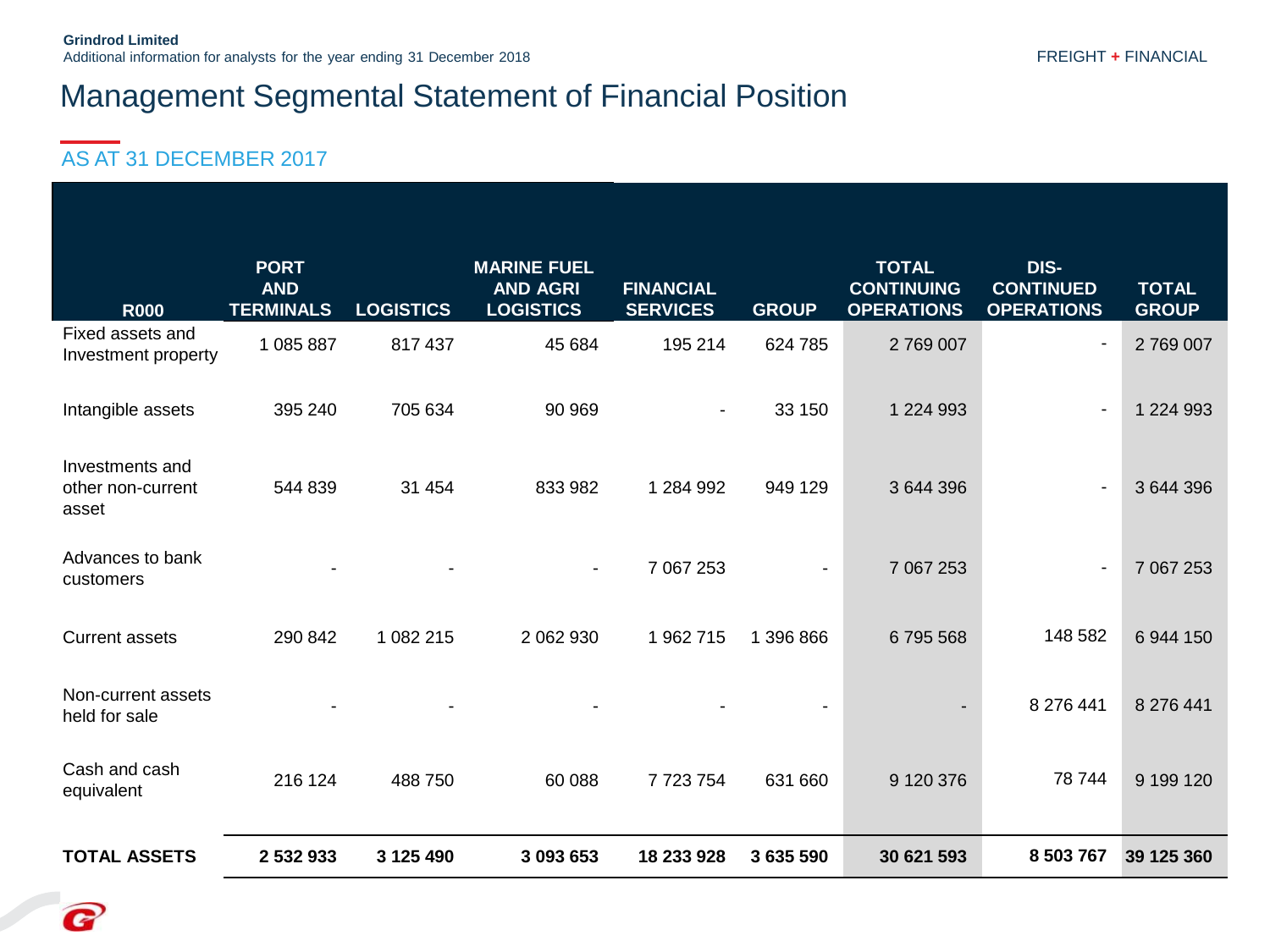| <b>R000</b>                                 | <b>PORT</b><br><b>AND</b><br><b>TERMINALS</b> | <b>LOGISTICS</b> | <b>MARINE</b><br><b>FUEL</b><br><b>AND AGRI</b><br><b>LOGISTICS</b> | <b>FINANCIAL</b><br><b>SERVICES</b> | <b>GROUP</b>   | <b>TOTAL</b><br><b>CONTINUING</b><br><b>OPERATIONS</b> | DIS-<br><b>CONTINUED</b><br><b>OPERATIONS</b> | <b>TOTAL</b><br><b>GROUP</b> |
|---------------------------------------------|-----------------------------------------------|------------------|---------------------------------------------------------------------|-------------------------------------|----------------|--------------------------------------------------------|-----------------------------------------------|------------------------------|
| Equity                                      | 2 144 232                                     | 1 692 482        | 1 105 075                                                           | 1 023 239                           | 3 111 585      | 9076613                                                | 4 336 207                                     | 13 412 820                   |
| Preference share<br>capital                 |                                               |                  | $\blacksquare$                                                      | 750 000                             | (10000)        | 740 000                                                |                                               | 740 000                      |
| Non-controlling<br>interest                 | 24 733                                        | (14055)          |                                                                     | 37 064                              |                | 47742                                                  | 9854                                          | 57 596                       |
| Total interest-bearing<br>debt              | 109 174                                       | 340 084          | 13 3 21                                                             | 1 459 089                           | 304 441        | 2 2 2 6 1 0 9                                          |                                               | 2 2 2 6 1 0 9                |
| <b>Current liabilities</b>                  | 181 337                                       | 1 041 571        | 1 975 257                                                           | 207 156                             | 143 030        | 3 548 351                                              | 203 286                                       | 3751637                      |
| Deposit from bank<br>customers              |                                               |                  | $\blacksquare$                                                      | 14 640 364                          | $\blacksquare$ | 14 640 364                                             | $\blacksquare$                                | 14 640 364                   |
| Non-current liabilities                     | 73 456                                        | 65 408           |                                                                     | 117016                              | 86 534         | 342 414                                                |                                               | 342 414                      |
| Non-current liabilities<br>held for sale    |                                               |                  |                                                                     |                                     |                | $\overline{\phantom{a}}$                               | 3 954 420                                     | 3 954 420                    |
| <b>TOTAL EQUITY</b><br><b>AND LIABILITY</b> | 2 532 932                                     | 3 125 490        | 3 093 653                                                           | 18 233 928                          | 3 635 590      | 28 869 533                                             | 8 503 767                                     | 39 125 360                   |
| $\boldsymbol{e}$                            |                                               |                  |                                                                     |                                     |                |                                                        |                                               |                              |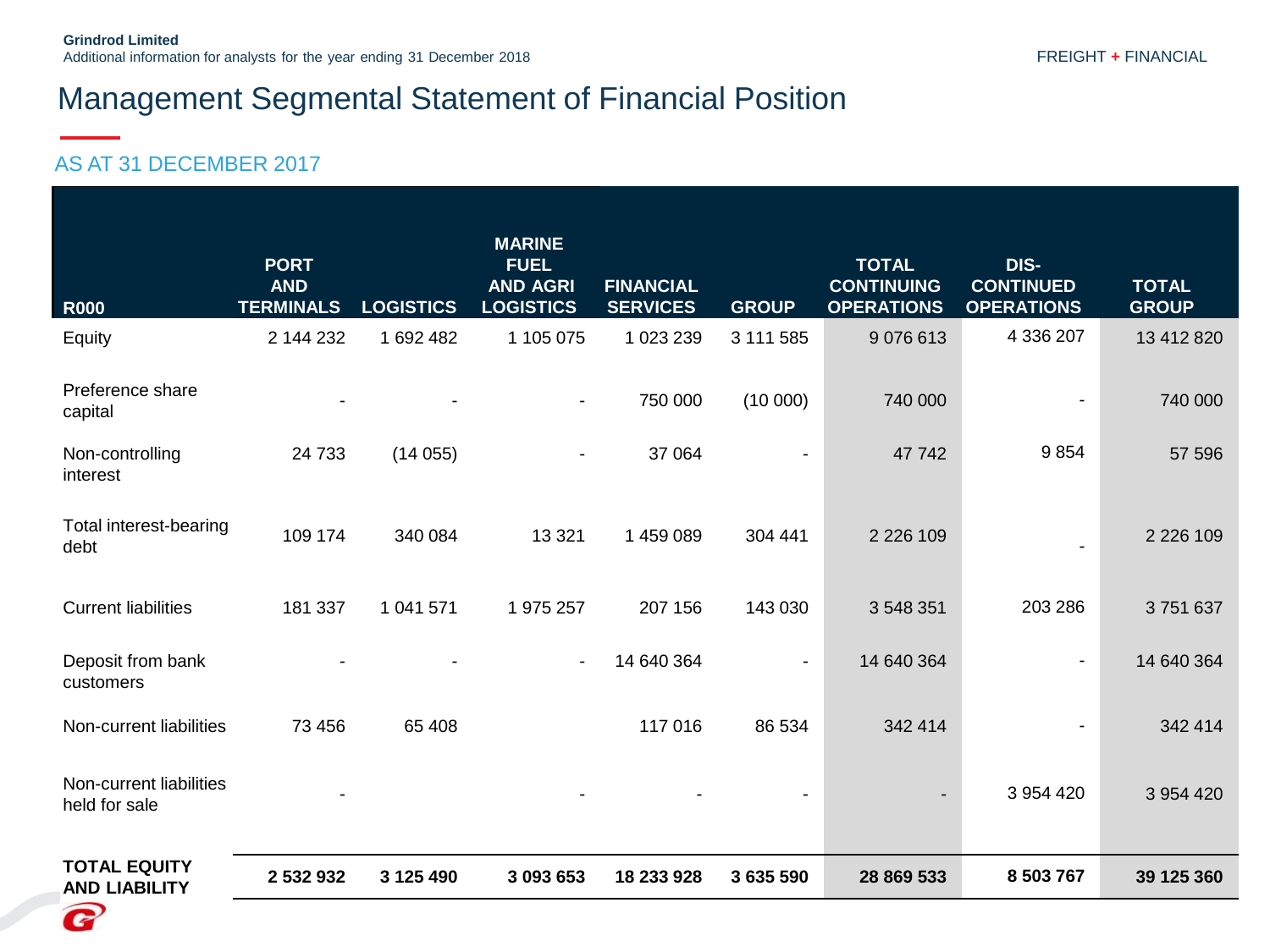## Other Segmental Information

| <b>R000</b>                      | <b>PORT AND</b><br><b>TERMINALS</b> | <b>LOGISTICS</b> | <b>MARINE FUEL</b><br><b>AND AGRI</b><br><b>LOGISTICS</b> | <b>FINANCIAL</b><br><b>SERVICES</b> | <b>GROUP</b> | <b>SEGMENTAL</b><br><b>ADJUSTMENTS</b> | <b>TOTAL</b><br><b>CONTINUING</b><br><b>OPERATIONS</b> |
|----------------------------------|-------------------------------------|------------------|-----------------------------------------------------------|-------------------------------------|--------------|----------------------------------------|--------------------------------------------------------|
| Depreciation and<br>amortisation | (91770)                             | (173668)         | (9163)                                                    | (5363)                              | (42657)      | 129 344                                | (193 277)                                              |
| Interest received                | 15 0 28                             | 38 827           | 4 8 7 8                                                   | $\overline{\phantom{a}}$            | 265 006      | (78 285)                               | 245 454                                                |
| Interest paid                    | (27812)                             | (33 201)         | (45111)                                                   | (34510)                             | (104526)     | 159 709                                | (85451)                                                |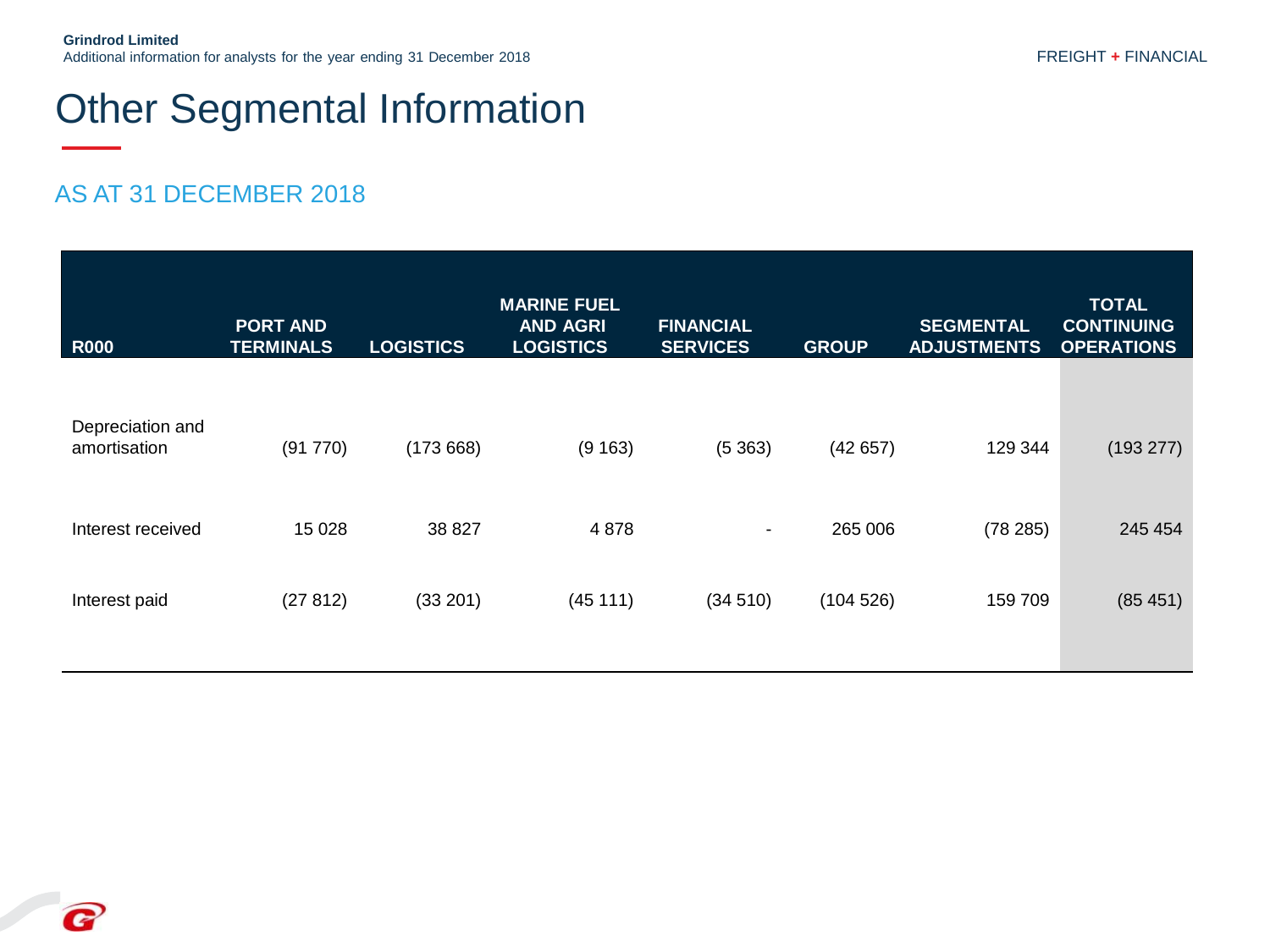## Other Segmental Information

| <b>R000</b>       | <b>PORT AND</b><br><b>TERMINALS</b> | <b>LOGISTICS</b> | <b>MARINE FUEL</b><br><b>AND AGRI</b><br><b>LOGISTICS</b> | <b>FINANCIAL</b><br><b>SERVICES</b> | <b>GROUP</b> | <b>SEGMENTAL</b><br><b>ADJUSTMENTS</b> | <b>TOTAL</b><br><b>CONTINUING</b><br><b>OPERATIONS</b> |
|-------------------|-------------------------------------|------------------|-----------------------------------------------------------|-------------------------------------|--------------|----------------------------------------|--------------------------------------------------------|
| Depreciation and  |                                     |                  |                                                           |                                     |              |                                        |                                                        |
| amortisation      | (88 500)                            | (142094)         | (14321)                                                   | (5245)                              | (49935)      | 104 251                                | (195 844)                                              |
| Interest received | 17 587                              | 19 500           | 4 2 8 4                                                   | $\overline{\phantom{a}}$            | 262 580      | (39 376)                               | 264 575                                                |
| Interest paid     | (27357)                             | (30 489)         | (34347)                                                   | (36953)                             | (73 273)     | 104 569                                | (97 850)                                               |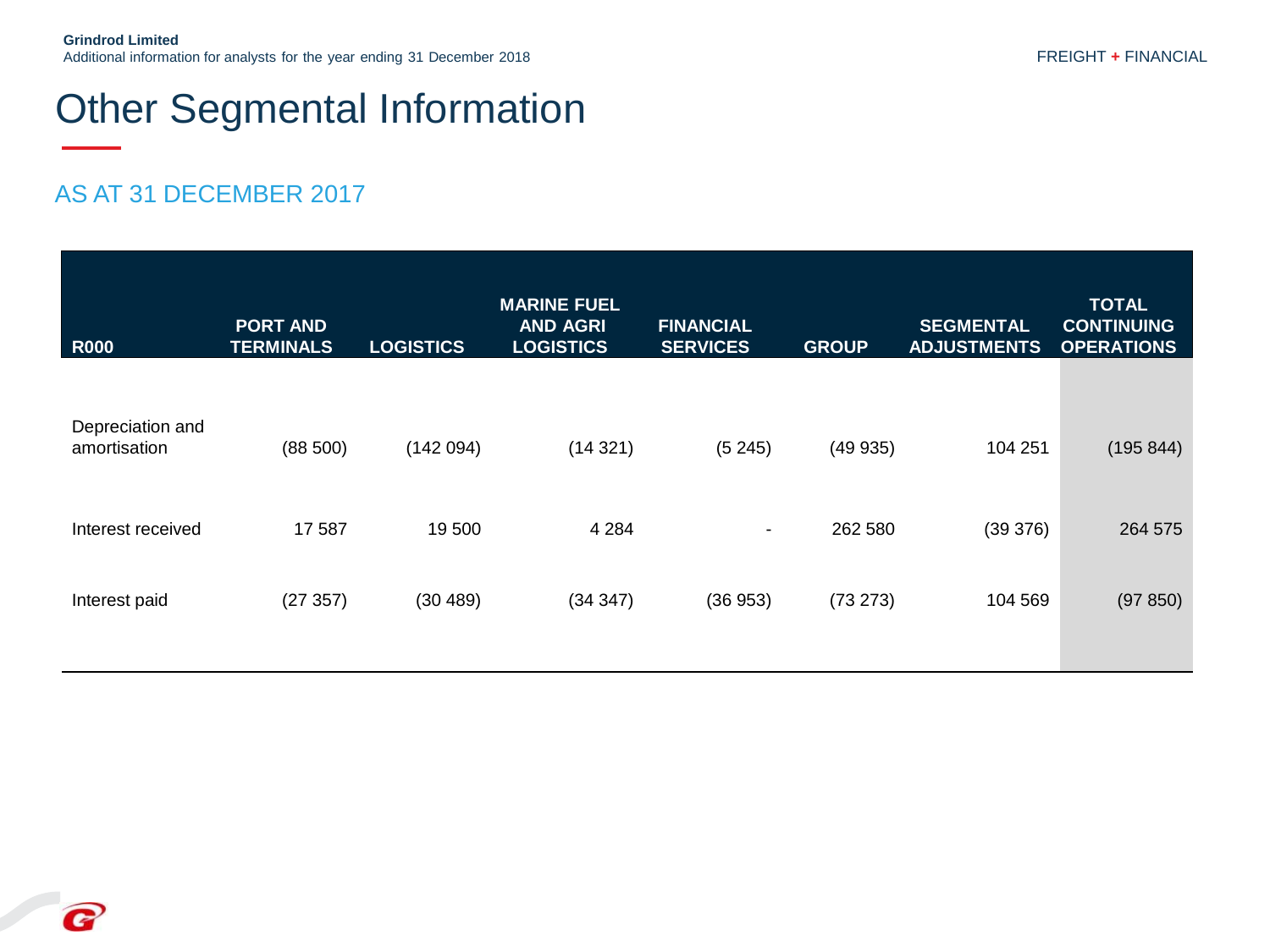## Legal Net Cash/(Debt) Breakdown

|                                                            | <b>Including Financial</b><br><b>Services</b> | <b>Excluding Financial</b><br><b>Services</b> |
|------------------------------------------------------------|-----------------------------------------------|-----------------------------------------------|
| <b>R</b> 000                                               | Net cash/(debt)                               | Net cash/(debt)                               |
| Loans and advances to bank customers                       | 7 7 5 7 7 4 4                                 |                                               |
| Liquid assets and short-term negotiables                   | 2 843 541                                     |                                               |
| Bank and cash                                              | 3 817 069                                     | 1 578 343                                     |
| Bank and cash included in non-current assets held for sale | 30 4 38                                       | 30 4 38                                       |
|                                                            |                                               |                                               |
| Long-term loans                                            | (1647097)                                     | (455 223)                                     |
| Deposits from bank customers                               | (10 506 404)                                  |                                               |
| Current portion of long-term loans                         | (1194068)                                     | (825 173)                                     |
| Short-term borrowings and overdraft                        | (745936)                                      | (745936)                                      |
|                                                            |                                               |                                               |
| Net cash / (debt)                                          | 353 287                                       | (417551)                                      |